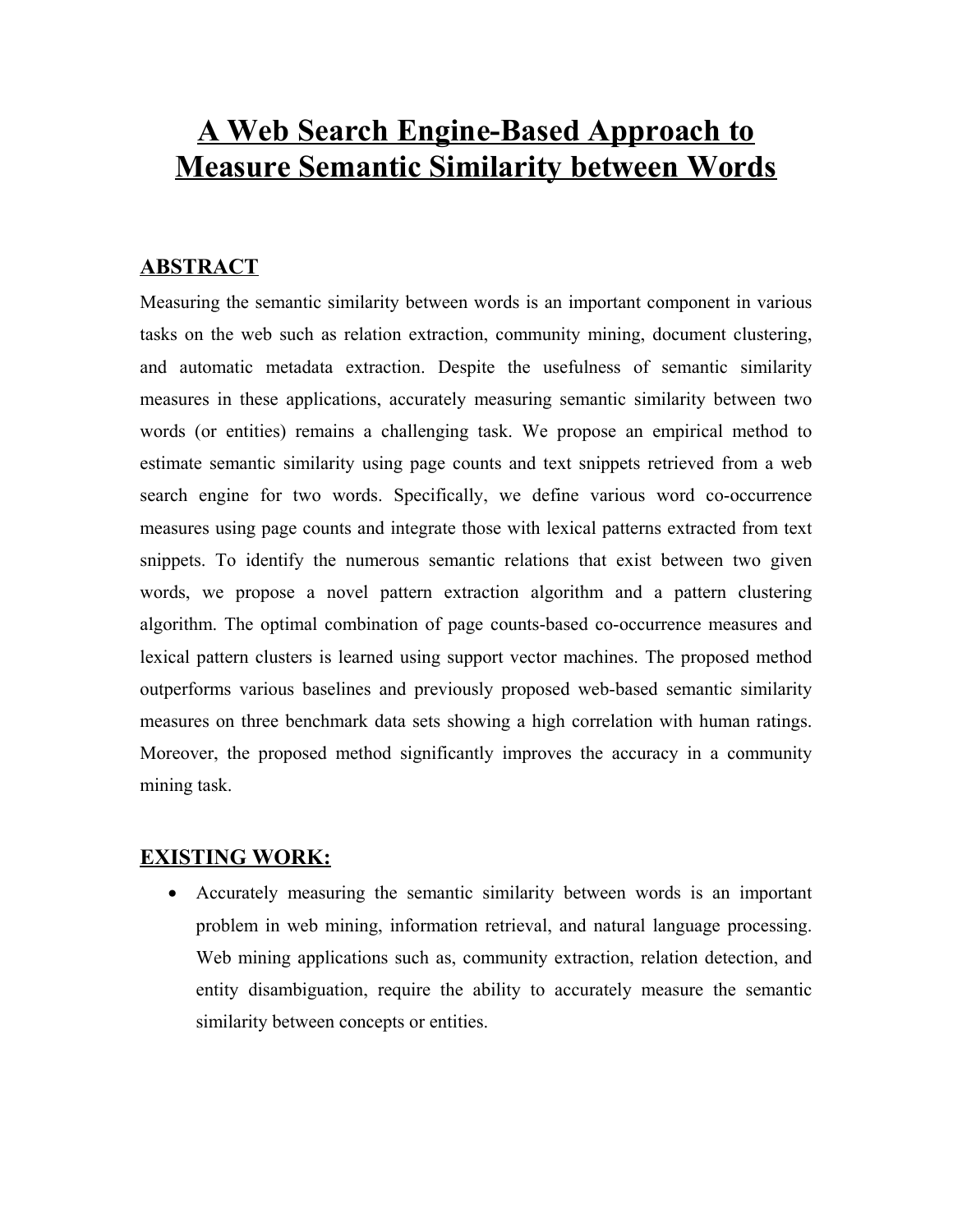- In information retrieval, one of the main problems is to retrieve a set of documents that is semantically related to a given user query.
- · Efficient estimation of semantic similarity between words is critical for various natural language processing tasks such as word sense disambiguation (WSD), textual entailment, and automatic text summarization.
- · For example, apple is frequently associated with computers on the web. However, this sense of apple is not listed in most general-purpose thesauri or dictionaries.

## **PROPOSED WORK:**

- · We propose an automatic method to estimate the semantic similarity between words or entities using web search engines.
- · Web search engines provide an efficient interface to this vast information. Page counts and snippets are two useful information sources provided by most web search engines.
- Page count of a query is an estimate of the number of pages that contain the query words. In general, page count may not necessarily be equal to the word frequency because the queried word might appear many times on one page.
- · We present an automatically extracted lexical syntactic patterns-based approach to compute the semantic similarity between words or entities using text snippets retrieved from a web search engine.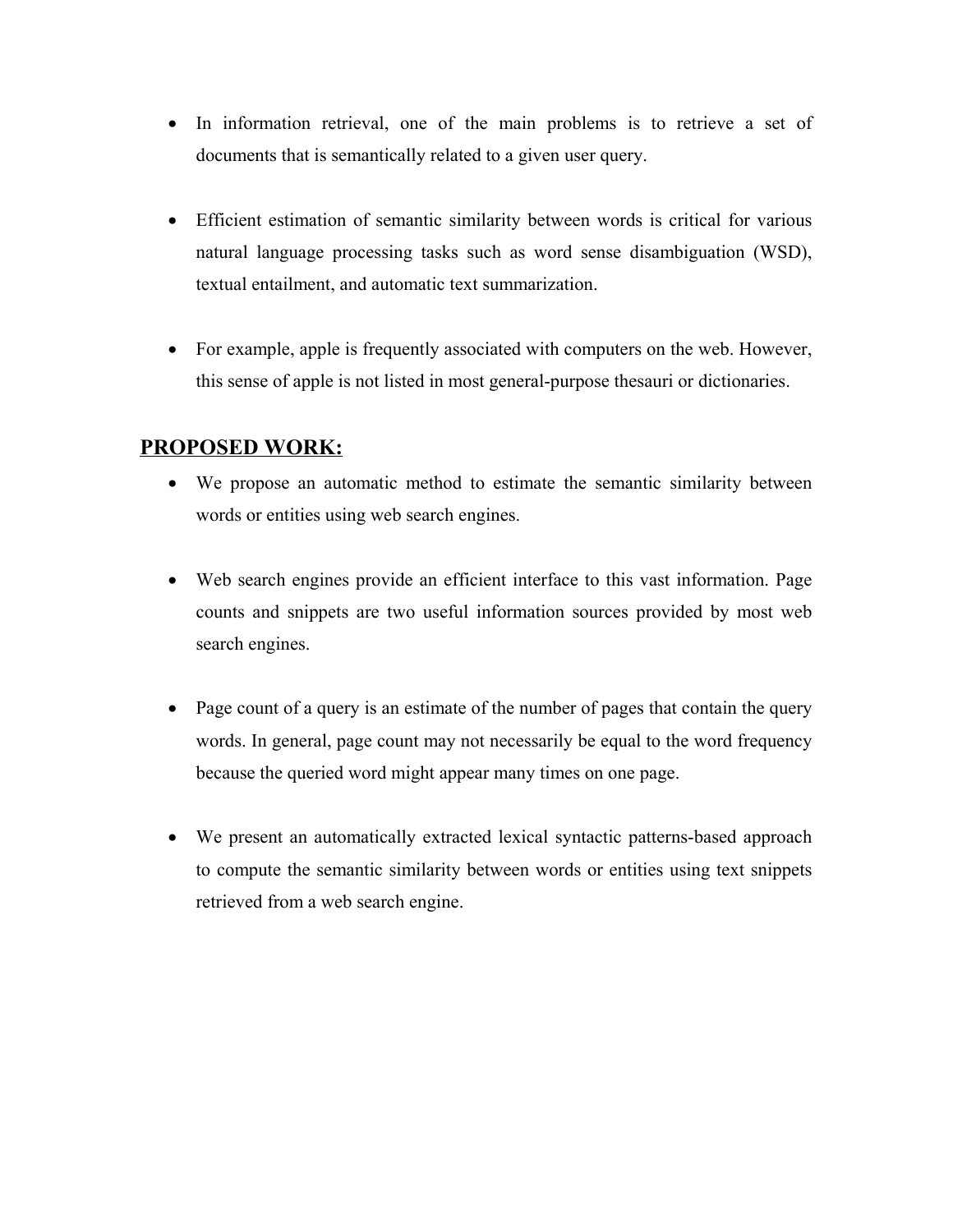

# **HARDWARE REQUIREMENTS**

| <b>PROCESSOR</b> | PENTIUM 4 CPU 2.40GHZ |
|------------------|-----------------------|
| <b>RAM</b>       | 128 MB                |
| <b>HARD DISK</b> | 40 GB                 |
| <b>KEYBOARD</b>  | <b>STANDARD</b>       |
| <b>MONITOR</b>   | 15                    |

# **SOFTWARE REQUIREMENTS**

| <b>FRONT END</b>        | C#NET          |
|-------------------------|----------------|
| <b>OPERATING SYSTEM</b> | WINDOWS XP     |
| <b>DOCUMENTATION</b>    | MS-OFFICE 2007 |

# **MODULES:**

- · Lexical Pattern Extraction
- · Lexical Pattern Clustering
- · Measuring Semantic Similarity
- Ranking search results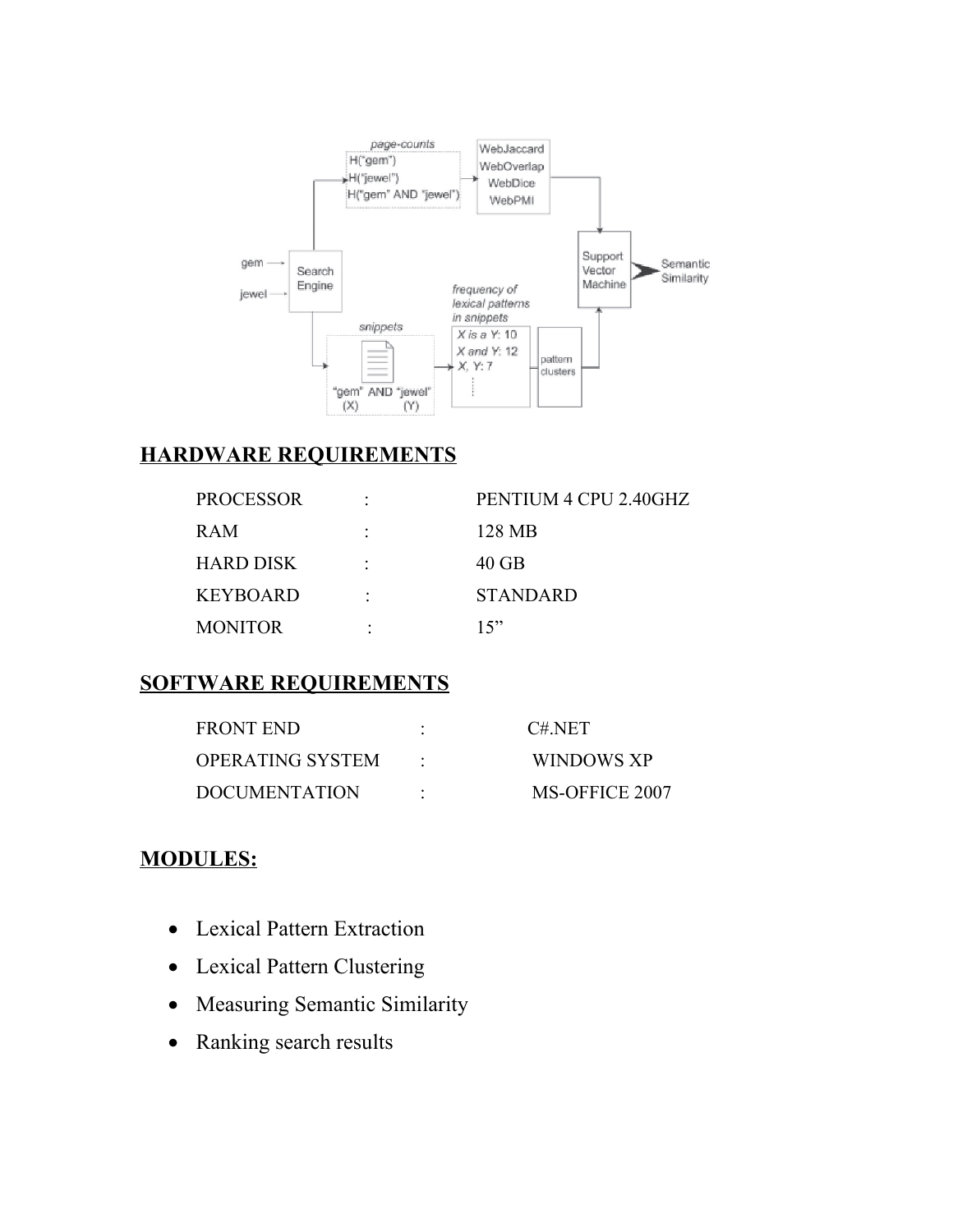## **MODULES DESCRIPTION:**

### **Lexical Pattern Extraction**

In this module, Words in Page are extracted. It uses counts-based co-occurrence measures. Lexical Pattern Clustering. This can be problematic if one or both words are polysemous, or when page counts are unreliable. On the other hand, the snippets returned by a search engine for the conjunctive query of two words provide useful clues related to the semantic relations that exist between two words. A snippet contains a window of text selected from a document that includes the queried words. Snippets are useful for search because, most of the time, a user can read the snippet and decide whether a particular search result is relevant, without even opening the url. Using snippets as contexts is also computationally efficient because it obviates the need to download the source documents from the web, which can be time consuming if a document is large.

#### **Lexical Pattern Clustering**

Typically, a semantic relation can be expressed using more than one pattern. For example, consider the two distinct patterns,  $X$  is a  $Y$ , and  $X$  is a large  $Y$ . Both these patterns indicate that there exists and is-a relation between X and Y. Identifying the different patterns that express the same semantic relation enables us to represent the relation between two words accurately. According to the distributional hypothesis, words that occur in the same context have similar meanings. The distributional hypothesis has been used in various related tasks, such as identifying related words, and extracting paraphrases. If we consider the word pairs that satisfy (i.e., co-occur with) a particular lexical pattern as the context of that lexical pair, then from the distributional hypothesis, it follows that the lexical patterns which are similarly distributed over word pairs must be semantically similar.